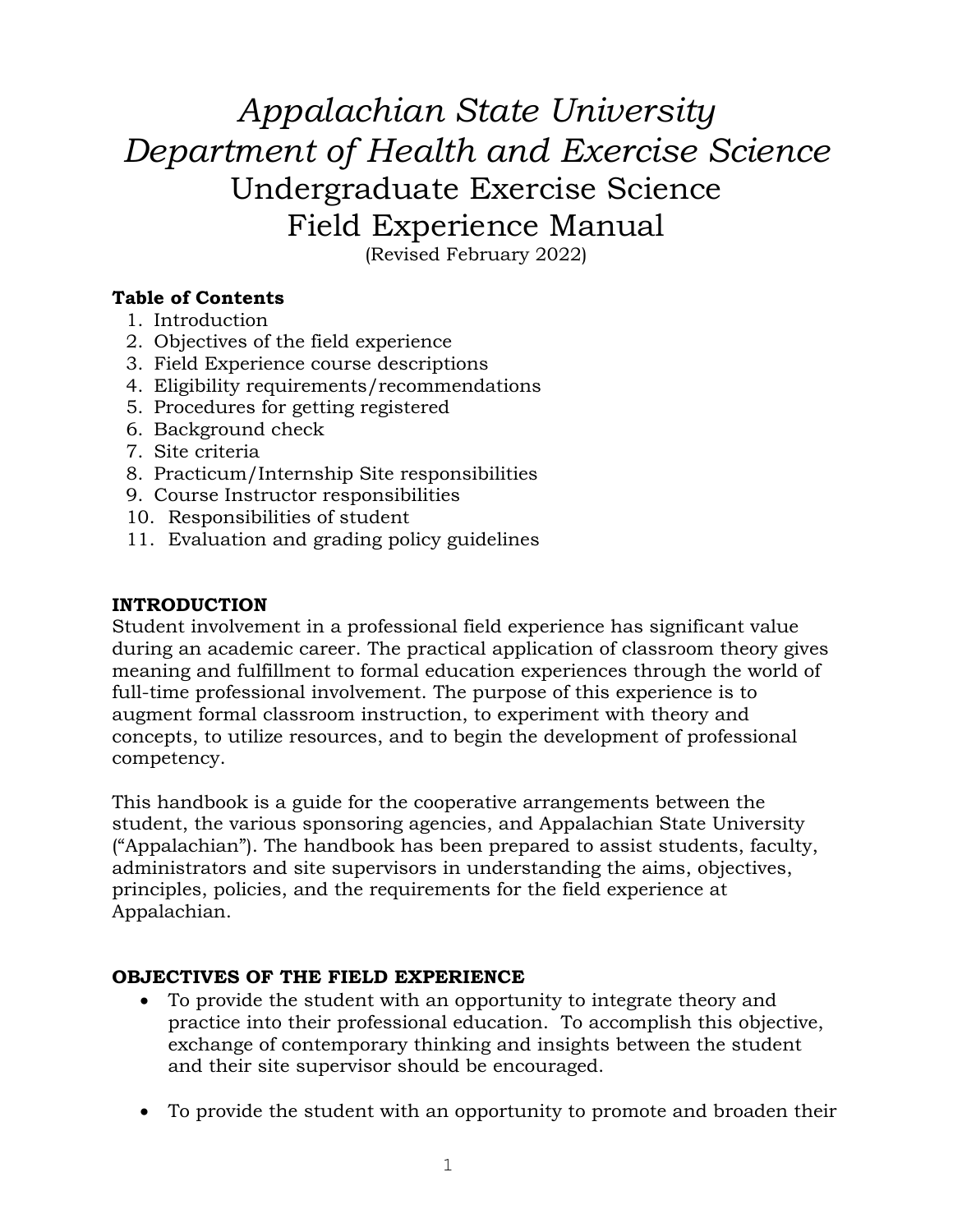philosophy and understanding of the exercise science profession in which they are interested.

- To enable the student to obtain information which can be used as a basis for making choices in relation to future jobs, areas of specialization, and/or further study in exercise science.
- To enable the student to realize their own strengths and weaknesses.
- To provide the student with an opportunity to gain experience in leadership, supervision and administrative functions within the fields of exercise science.
- To help the student gain an understanding and appreciation of the roles, duties, and responsibilities of a full-time professional in the field of exercise science.
- To provide the student with experiences that will enable them to develop sound human relations.
- To strengthen relationships between exercise science-related agencies and Appalachian.

### **COURSE DESCRIPTIONS**

ES 4050 (3 credit hours) The Pre-Professional practicum course provides an educational experience in which the student acquires observation/shadowing hours in an occupation directly related to their career interest in the health professions. This course provides an opportunity to apply knowledge from the classroom into a more practical atmosphere. A minimum of 40 hours of service at the site chosen plus course assignments during the semester is required.

ES 4060 (3 credit hours) The Strength and Conditioning practicum course provides an educational experience in which the student acquires observation/shadowing and hands-on hours in the broader field of strength and conditioning, including fitness/personal training environments or athletic environments. This course provides an opportunity to apply knowledge from the classroom into a more practical atmosphere. A minimum of 75 hours of service at the site chosen during the semester is required.

ES 3900 (1-12 credit hours) The Internship course requires extensive applied exercise science experience at a cooperating facility (e.g., hospital, medical clinic, public agency, athletics department, wellness center/gym, etc). A minimum of 40 hours of service *per credit hour* of supervised experience is required of the student. The internship course is recommended for students only after a significant portion of course work in the major program is completed.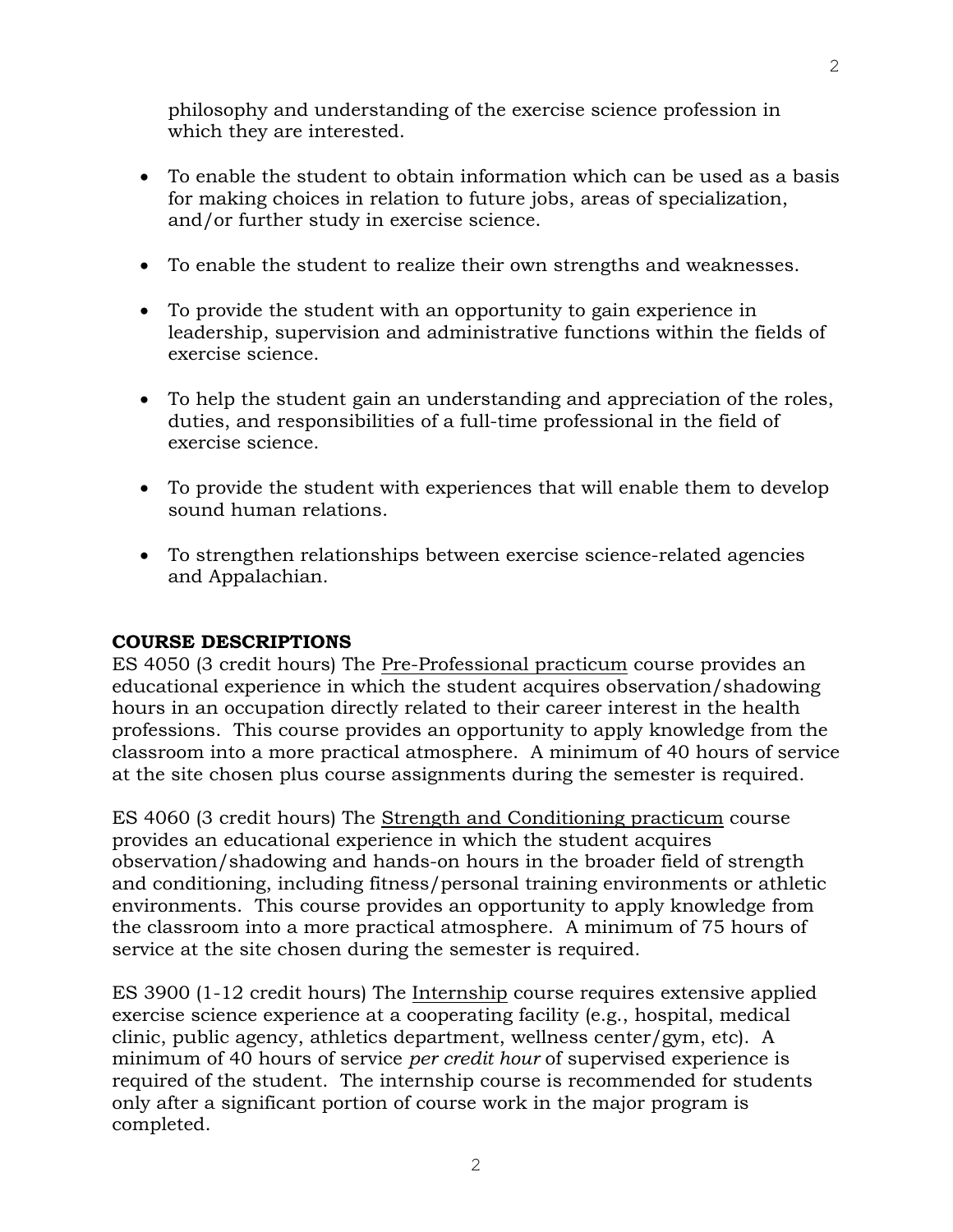#### **ELIGIBILITY REQUIREMENTS/RECOMMENDATIONS**

The following are the expected and desired minimum criteria for a student to be allowed to register for the practicum or internship credit hours:

- a. Minimum Cumulative GPA of 2.00
- b. It is recommended that the 2000-level core courses and about half of the 3000-level courses have been completed before the practicum or internship courses are attempted.

#### **PROCEDURES FOR GETTING REGISTERED**

The outline below describes the steps needed to select and secure a practicum or internship site:

- a. The student should attend an informational session regarding the field experience the semester prior to taking the course.
- b. The student should then prepare or update their resume. Review of the final draft of the resume is advised by speaking with a faculty member or contacting the Career Development Center for assistance.
- c. The student should contact potential sites and discuss student roles and responsibilities. If possible, the student should visit potential sites (with resume in hand) and obtain practicum or internship expectations from potential supervisors.
- d. When accepted by a site of the student's choosing for either practicum or internship placement, the student must, along with the site supervisor, complete:
	- i) a site information sheet; and
	- ii) an Internship Acknowledgement page (signed by the site supervisor and the student).

Both forms can be found on Appalachian's Exercise Science Website at: [https://hes.appstate.edu/academic-programs/exercise](https://hes.appstate.edu/academic-programs/exercise-science/internship-and-practicum)[science/internship-and-practicum\)](https://hes.appstate.edu/academic-programs/exercise-science/internship-and-practicum)

e. The student must submit the site information sheet and the signed acknowledgement to the Department faculty practicum/internship coordinator (Dr. Triplett) the semester before enrolling in the course (deadlines are listed on the website indicated above). The student will then be registered for the course by the Registrar. Students are not able to register for the course themselves.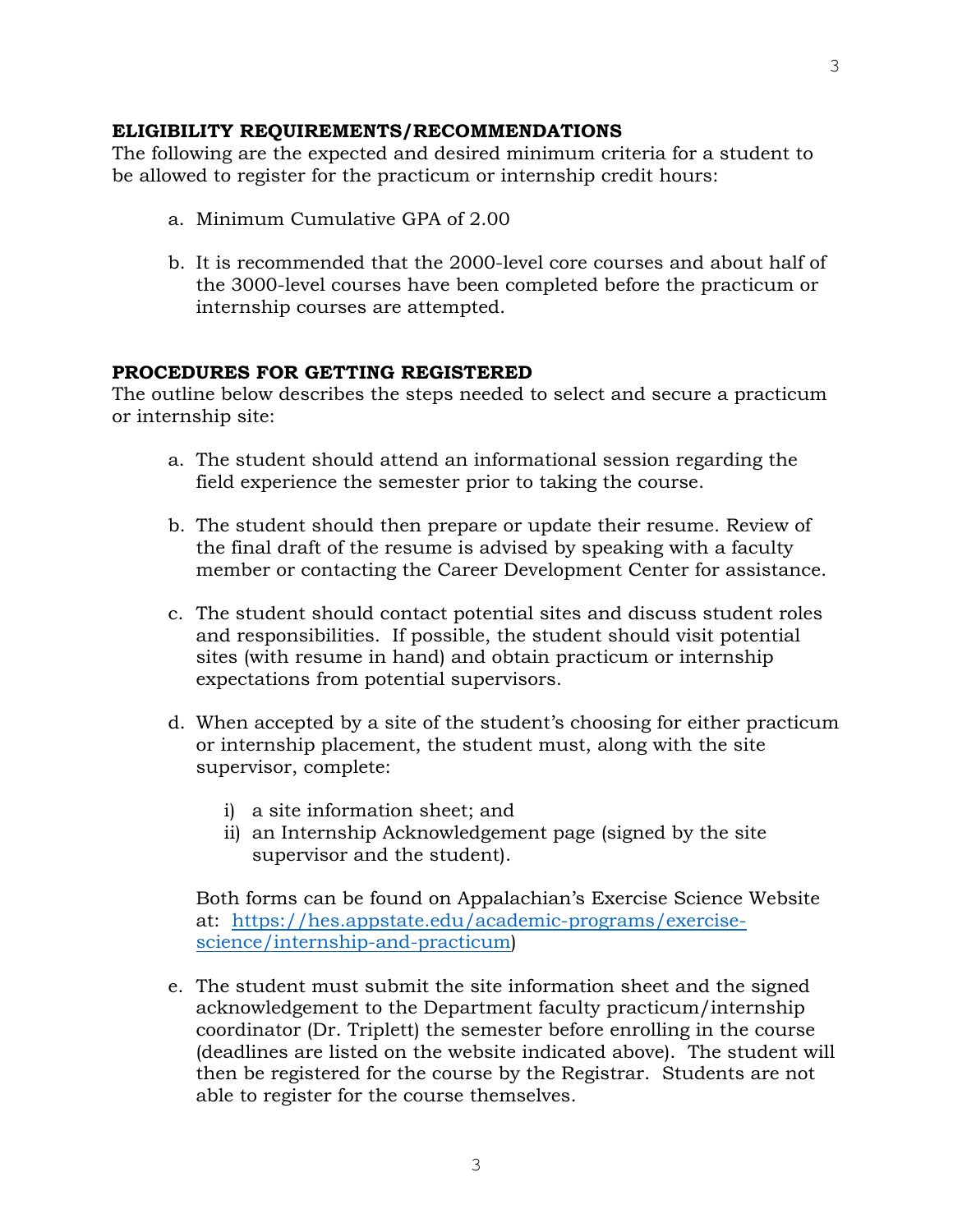#### **BACKGROUND CHECK**

The Beaver College of Health Sciences (BCHS) requires that every student registering for a field experience (practicum, internship) complete a background check. Upon submission of internship or practicum forms, the Department faculty practicum/internship coordinator (Dr. Triplett) will inform the Dean's office, and students will receive an email with instructions on how to request the background check. Students are responsible for payment of the associated fee, which is typically less than \$20. The results of the background check will be sent directly to the BCHS Dean's office, who will notify the Department Chair if there are any items that may impact the student's ability to complete the internship or practicum. In that case, the student will be notified and a resolution to the problem (e.g., alternate coursework) will be proposed by the undergraduate Exercise Science major program director.

#### **SITE CRITERIA**

The student can select a site nearly anywhere in the United States as long as it meets the criteria listed below:

- a. Site is professionally recognized and competent in the field of exercise science or a specific related area (medical, health).
- b. Site has active and well-balanced programs and administrative structures.
- c. Site provides opportunities for students to observe and participate in a variety of programs, operations, and administrative procedures.
- d. Site has equipment and facilities adequate for comprehensive programming.
- e. Site has staff members who are qualified, through education and experience, to provide supervision.

Some states have more stringent workers' compensation requirements or other insurance requirements which may make it difficult for an internship site to be approved. Check with the faculty practicum/internship coordinator (Dr. Triplett) regarding the states that fall under this category. International field experiences are also possible but must meet criteria and be approved by the Office of International Education and Development (OIED) prior to departmental approval.

#### **PRACTICUM/INTERNSHIP SITE RESPONSIBILITIES**

The following are the primary responsibilities expected of the site: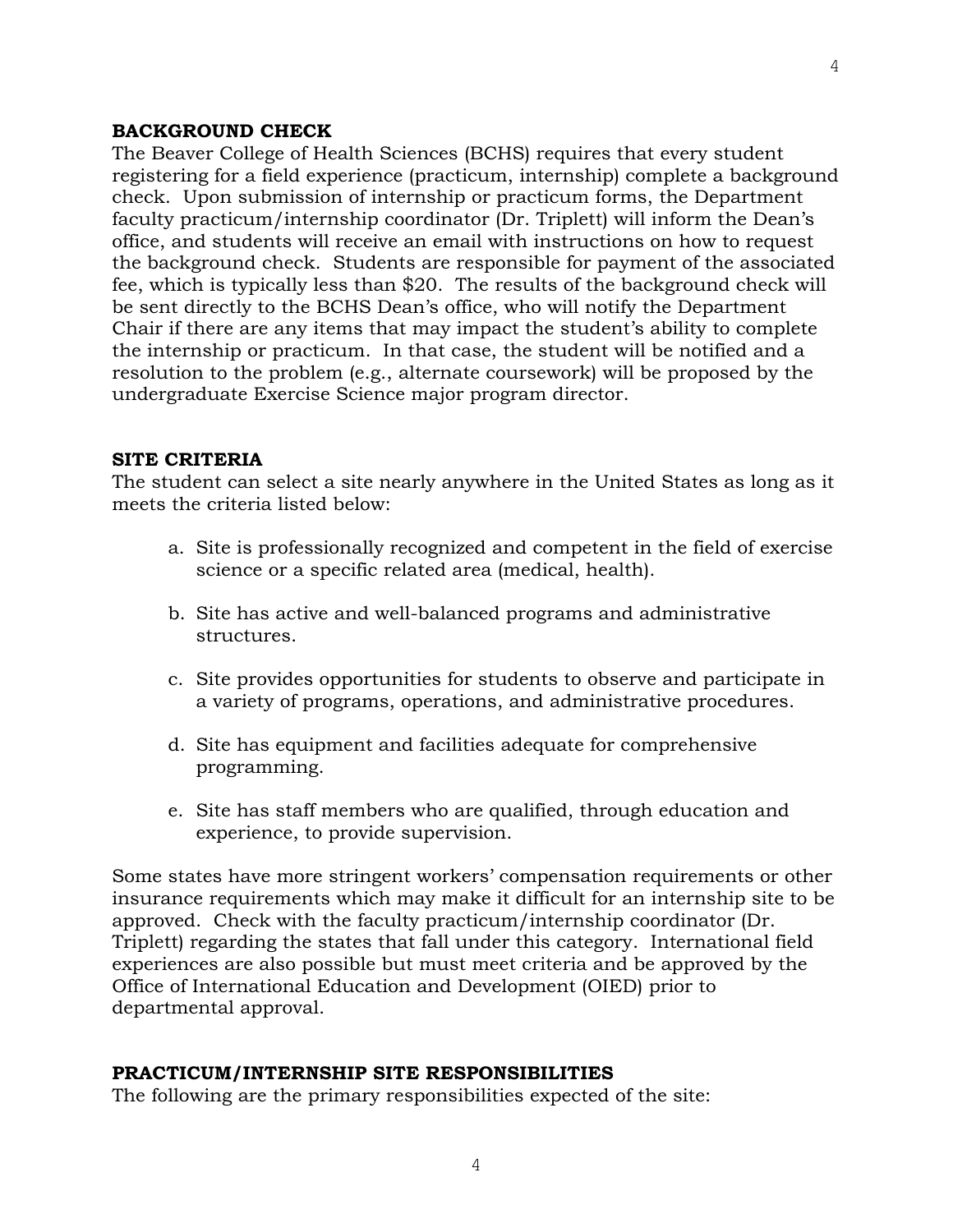- a. Regular meetings for feedback/instruction should be held between supervisors and students. In addition, the site supervisor is encouraged to communicate directly with the faculty practicum/internship coordinator and/or course instructor as needed.
- b. The site supervisor will submit an evaluation of the student's performance at the halfway point and at the end of the field experience (the form will be given to the student by the course instructor, and will be provided to the site supervisor by the student).
- *c. If the student's performance does not meet professional standards for an individual with similar experience and education, and the student has been given the opportunity to improve their performance and failed to do so, the site has the right to ask for the removal of the student.*

### **COURSE INSTRUCTOR RESPONSIBILITIES**

The following are the primary responsibilities expected of the faculty member who is designated as the course instructor:

- a. Assist the student in focusing on professional and career interests and in setting realistic goals and behavioral objectives.
- b. Make direct contact (phone, email, Zoom, etc.) with the site supervisor.
- c. Provide advice and guidance for the student through site visits (in-state only), other contact (phone, email), and responses to reports. Students doing a field experience in-state may receive an on-site visit from the either the faculty practicum/internship coordinator or course instructor.
- d. Grades (S for satisfactory or U for unsatisfactory) will be based on feedback from the site supervisor (evaluation forms), any on-site visits, the final report from the student, the student daily log, and notes taken by the course instructor during contact with the student.

### **RESPONSIBILITIES OF THE STUDENT**

The following are the primary responsibilities expected of the student:

- a. Thoroughly examine, discuss and review all aspects of the Field Experience Manual with the faculty practicum/internship coordinator or course instructor, and site supervisor as needed. Provide the site with a copy of the Field Experience Manual if requested.
- b. Review the Internship Acknowledgement page (also applies for a Practicum) and job description with the site supervisor, sign the acknowledgement page, complete a site information sheet and then bring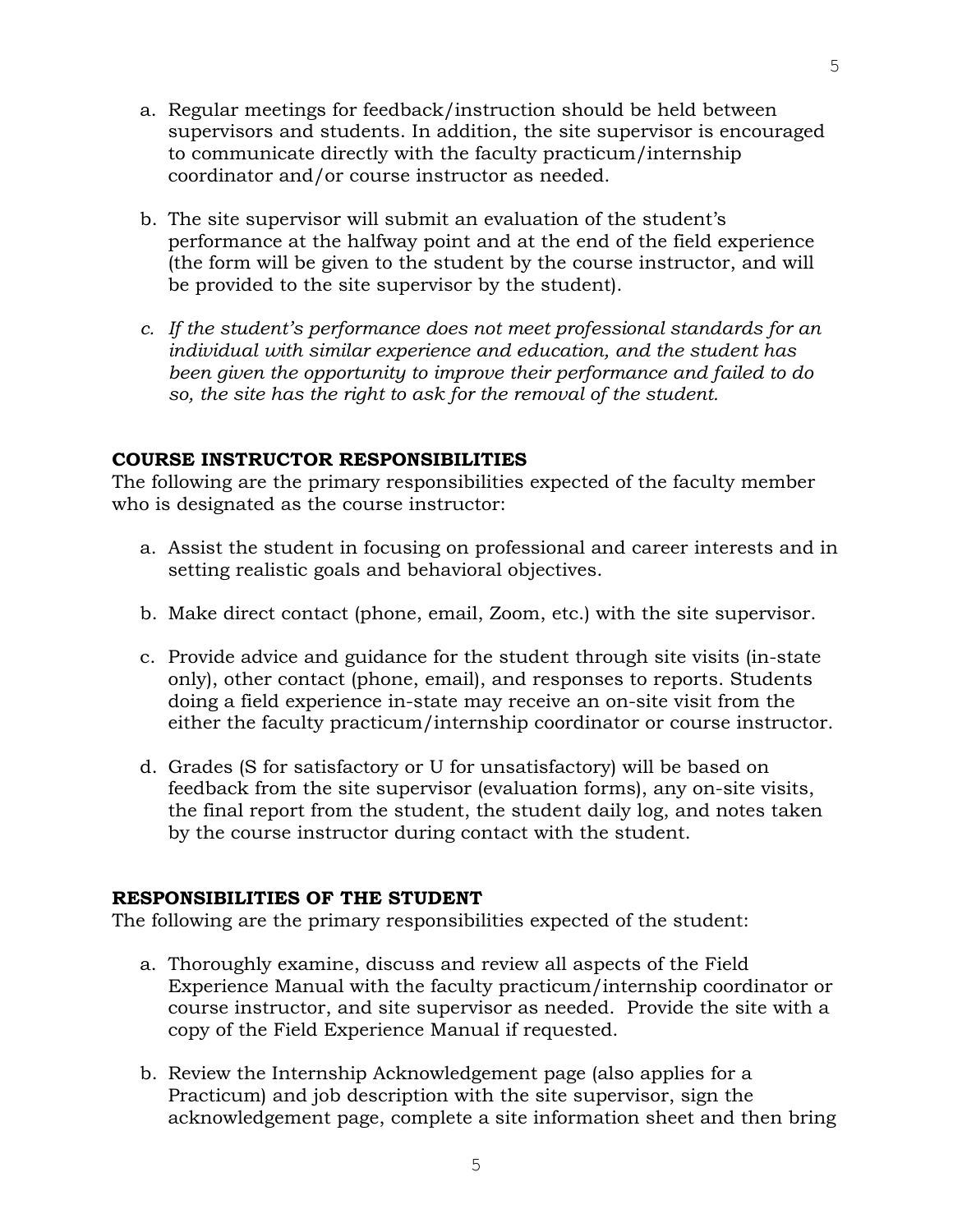these materials to the faculty practicum/internship coordinator (Dr. Triplett).

- c. Prepare for the experience with the site by acquiring as much information as possible about the site before arrival. The field experience should be educational. Therefore, seek as much variety as possible, attending meetings, observing different phases of the program, and volunteering for new and challenging opportunities.
- d. Conduct oneself as a member of the site by performing within the policies and expectations of that site. Be professional with regards to appointments, attendance, meetings, and discussions with supervisors and others. Act and dress professionally.
- e. Submit accurate required records, reports, etc. as requested by the course instructor and/or site supervisor, according to schedule.
- f. Keep a daily log of all hours worked, and provide a one paragraph summary each week of activities accomplished. Submit this along with the final report to the course instructor at the completion of the field experience. This will include:
	- i. A summary of the primary duties performed throughout the field experience
	- ii. A description of skills and competencies developed
	- iii. A reflection of the goals and objectives of the field experience that were and that were not achieved
	- iv. Materials that you generated during the practicum or internship

# **EVALUATION AND GRADING POLICY GUIDELINES**

Evaluation of satisfactory or unsatisfactory must be accomplished in terms of performance demonstrated rather than student potential. Evaluation should be made on the basis of behavioral or performance-based objectives developed by the student in consultation with the course instructor and the site supervisor. As indicated on the Internship Acknowledgement page, the Department and host site can terminate the student's participation immediately if it is determined that the student is not performing satisfactorily. Students who are dismissed from their sites for unsatisfactory performance will earn an unsatisfactory (U) in the associated course, and will need to either retake the course or take another course if the hours are needed for graduation.

### Student Grievance Procedures

The Exercise Science program's student concern resolution procedures are described below. These procedures are designed to provide the student with a mechanism for communicating concerns directly with those who can assist in addressing them. Students are encouraged to take responsibility for resolving